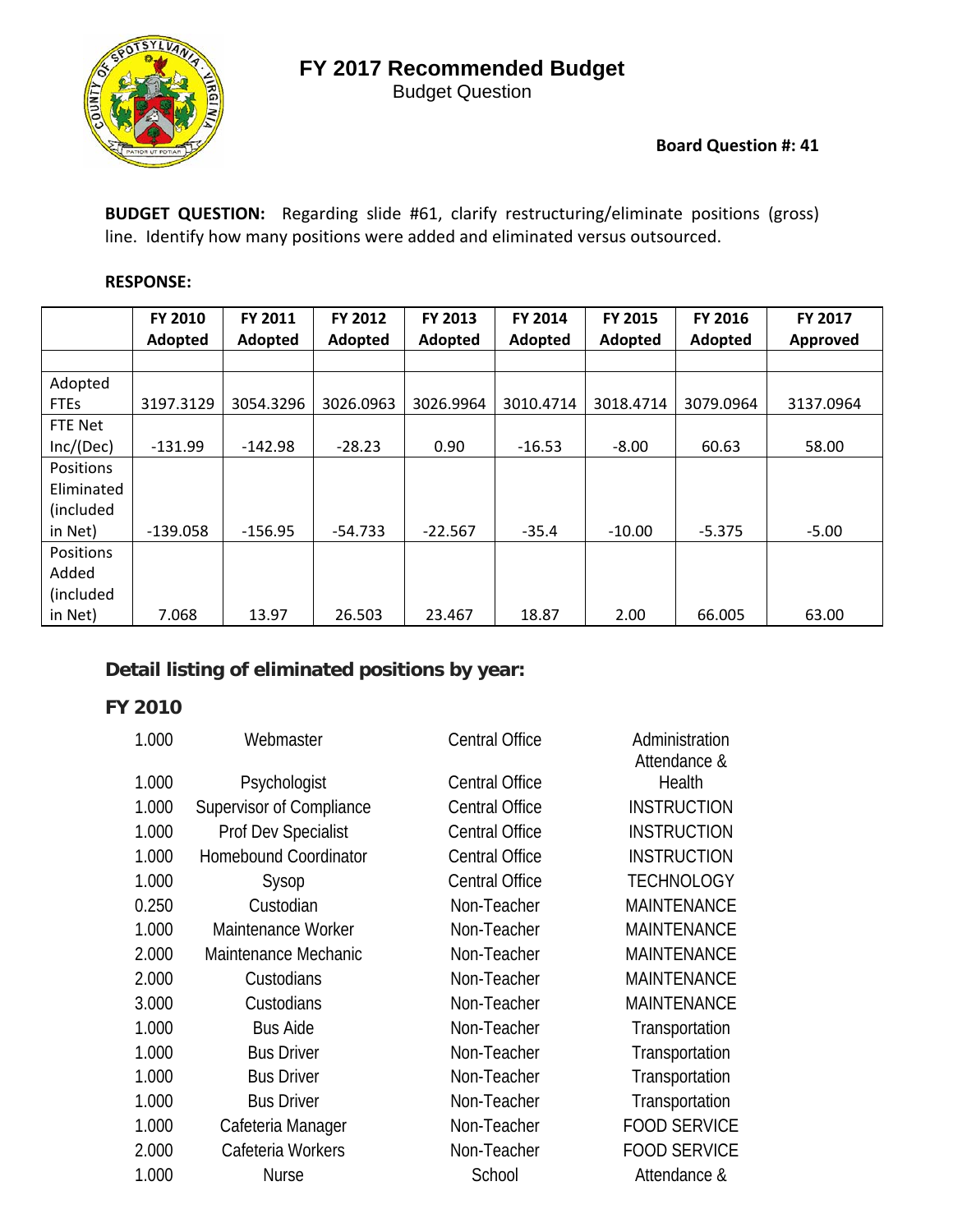Budget Question

|                |                                                |                                                | Health                                   |
|----------------|------------------------------------------------|------------------------------------------------|------------------------------------------|
| 1.000          | Teacher                                        | School                                         | <b>INSTRUCTION</b>                       |
| 1.000          | Teacher                                        | School                                         | <b>INSTRUCTION</b>                       |
| 1.000          | Teacher                                        | School                                         | <b>INSTRUCTION</b>                       |
| 1.000          | Teacher                                        | School                                         | <b>INSTRUCTION</b>                       |
| 1.000          | Teacher                                        | School                                         | <b>INSTRUCTION</b>                       |
| 1.000          | Teacher                                        | School                                         | <b>INSTRUCTION</b>                       |
| 1.000          | Teacher                                        | School                                         | <b>INSTRUCTION</b>                       |
| 1.000          | Teacher                                        | School                                         | <b>INSTRUCTION</b>                       |
| 0.775          | Teacher                                        | School                                         | <b>INSTRUCTION</b>                       |
| 1.000          | Special Ed - LD                                | School                                         | <b>INSTRUCTION</b>                       |
| 1.000          | Special Ed - HS                                | School                                         | <b>INSTRUCTION</b>                       |
| 1.000          | Special Ed - Autism                            | School                                         | <b>INSTRUCTION</b>                       |
| 1.000          | Administrative Intern                          | School                                         | <b>INSTRUCTION</b>                       |
| 1.000          | World Language Teacher                         | School                                         | <b>INSTRUCTION</b>                       |
| 1.000          | <b>Math Specialist</b>                         | School                                         | <b>INSTRUCTION</b>                       |
| 1.000          | Literacy Coach                                 | School                                         | <b>INSTRUCTION</b>                       |
| 5.000          | Middle School Counselors                       | School                                         | <b>INSTRUCTION</b>                       |
| 5.000          | Glad Program Counselors                        | School                                         | <b>INSTRUCTION</b>                       |
|                | Special Ed Teachers (12)                       |                                                |                                          |
| 27.000         | and Paraeducators (15)                         | School                                         | <b>INSTRUCTION</b>                       |
| 7.500          | Secondary Admin Interns                        | School                                         | <b>INSTRUCTION</b>                       |
| 19.000         | <b>Elementary Teachers</b>                     | School                                         | <b>INSTRUCTION</b>                       |
| 24.000         | <b>Secondary Teachers</b>                      | School                                         | <b>INSTRUCTION</b>                       |
| 12.000         | <b>Secondary Teachers</b>                      | School                                         | <b>INSTRUCTION</b>                       |
| 0.533          | PT Secretary/RJDC                              | School                                         | <b>INSTRUCTION</b>                       |
| 1.000          | <b>ITRT</b>                                    | School                                         | <b>TECHNOLOGY</b>                        |
| 139.058        |                                                |                                                |                                          |
| <b>FY 2011</b> |                                                |                                                |                                          |
|                |                                                |                                                |                                          |
| 1.000          | Program Assistant II                           | <b>Central Office</b><br><b>Central Office</b> | <b>Public Information</b>                |
| 1.000          | <b>Purchasing Agent</b>                        |                                                | Finance<br>Attendance &                  |
| 0.200          | <b>Physical Therapist</b>                      | <b>Central Office</b>                          | Health                                   |
| 2.000          | <b>Educational Diagnosticians</b>              | <b>Central Office</b>                          | <b>INSTRUCTION</b>                       |
|                | Career Switcher Coordinator -                  |                                                |                                          |
| 0.500          | Vacant                                         | <b>Central Office</b>                          | <b>INSTRUCTION</b>                       |
| 1.000          | Supervisor of Planning - Vacant                | <b>Central Office</b>                          | <b>MAINTENANCE</b>                       |
| 2.000          | Sysop                                          | <b>Central Office</b>                          | <b>TECHNOLOGY</b>                        |
| 1.000          | Program Assistant II                           | Non-Teacher                                    | <b>TECHNOLOGY</b>                        |
| 1.000<br>1.000 | Program Assistant II<br>Maintenance Supervisor | Non-Teacher<br>Non-Teacher                     | <b>MAINTENANCE</b><br><b>MAINTENANCE</b> |
| 1.000          | Maintenance Licensed Dept. Head                | Non-Teacher                                    | <b>MAINTENANCE</b>                       |
| 1.000          | Maintenance Engineer                           | Non-Teacher                                    | <b>MAINTENANCE</b>                       |
| 1.000          | Maintenance Engineer - Vacant                  | Non-Teacher                                    | <b>MAINTENANCE</b>                       |
| 1.000          | Maintenance Mechanic                           | Non-Teacher                                    | <b>MAINTENANCE</b>                       |
|                |                                                |                                                |                                          |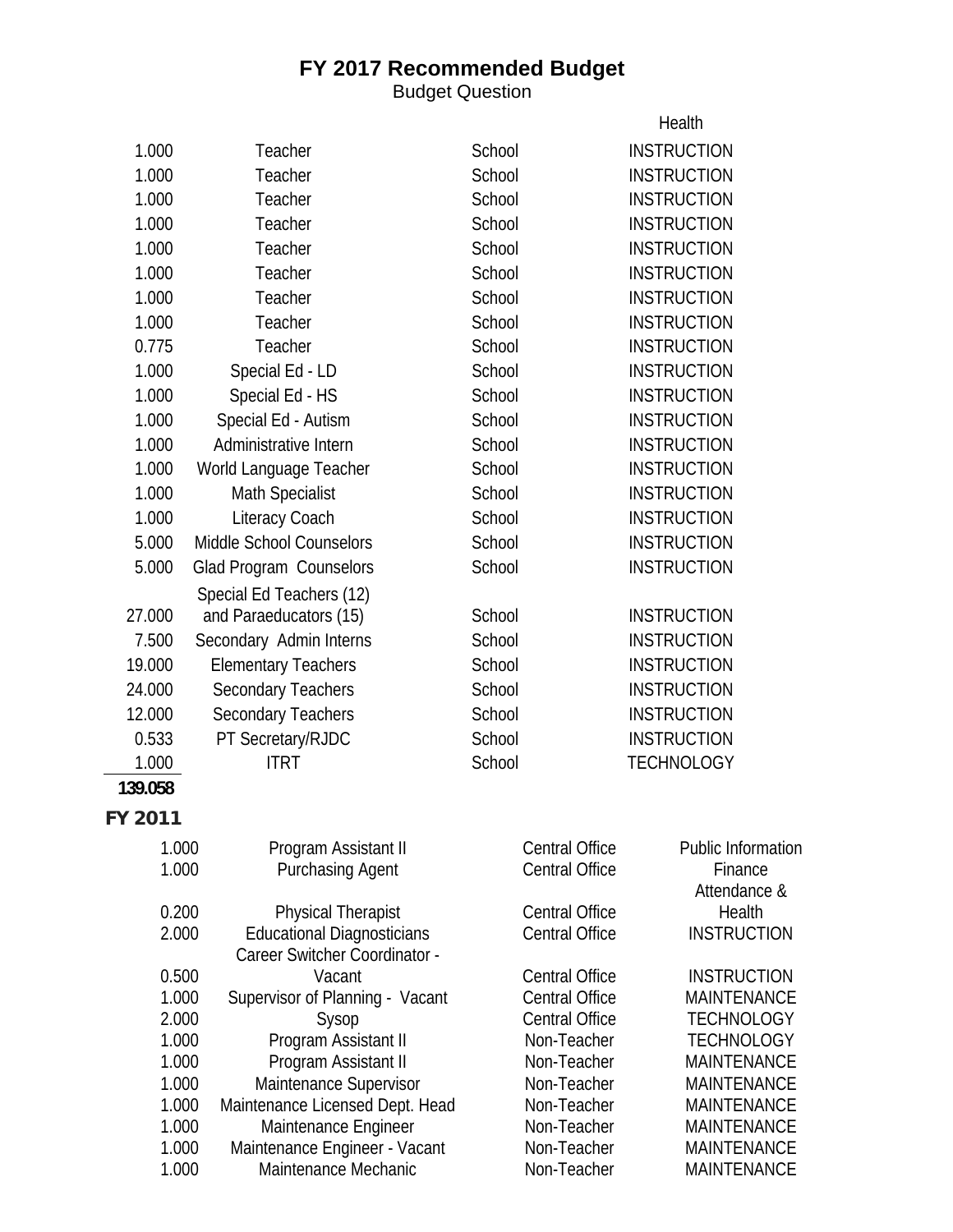Budget Question

| 1.000   | Maintenance Worker                 | Non-Teacher | <b>MAINTENANCE</b>  |
|---------|------------------------------------|-------------|---------------------|
| 2.000   | <b>Head Custodian</b>              | Non-Teacher | <b>MAINTENANCE</b>  |
| 1.000   | Custodian - Vacant                 | Non-Teacher | <b>MAINTENANCE</b>  |
| 7.000   | Custodians                         | Non-Teacher | <b>MAINTENANCE</b>  |
| 2.000   | Clerk of the Works                 | Non-Teacher | <b>CIP</b>          |
| 1.000   | Clerk of the Works - Vacant        | Non-Teacher | <b>CIP</b>          |
| 1.000   | Cafeteria Manager                  | Non-Teacher | <b>FOOD SERVICE</b> |
| 7.000   | Cafeteria Workers - Vacant         | Non-Teacher | <b>FOOD SERVICE</b> |
| 1.000   | Cafeteria Workers                  | Non-Teacher | <b>FOOD SERVICE</b> |
| 1.000   | Secretary-12 months                | Non-Teacher | <b>FLEET</b>        |
| 1.000   | Service Writer                     | Non-Teacher | <b>FLEET</b>        |
| 2.000   | Administrative Intern              | School      | <b>INSTRUCTION</b>  |
| 1.000   | Safe & Drug Free Coordinator       | School      | <b>INSTRUCTION</b>  |
| 1.000   | World Language Teacher             | School      | <b>INSTRUCTION</b>  |
| 1.000   | Alternative Middle School Teacher  | School      | <b>INSTRUCTION</b>  |
|         | <b>HS College Career Center</b>    |             |                     |
| 5.000   | Specialist                         | School      | <b>INSTRUCTION</b>  |
| 1.000   | <b>Art Teacher</b>                 | School      | <b>INSTRUCTION</b>  |
| 1.000   | Music Teacher                      | School      | <b>INSTRUCTION</b>  |
| 2.000   | <b>Math Specialist</b>             | School      | <b>INSTRUCTION</b>  |
| 1.000   | PE Teacher                         | School      | <b>INSTRUCTION</b>  |
| 1.000   | <b>CTC Counselor</b>               | School      | <b>INSTRUCTION</b>  |
| 1.000   | <b>ESOL Teacher</b>                | School      | <b>INSTRUCTION</b>  |
| 2.000   | <b>SCOPE Teacher</b>               | School      | <b>INSTRUCTION</b>  |
| 1.000   | Elementary "Shared Counselor"      | School      | <b>INSTRUCTION</b>  |
|         | Special Ed Teachers (4), and       |             |                     |
| 13.000  | Paraeducators (9)                  | School      | <b>INSTRUCTION</b>  |
|         | Special Ed Teachers (5), and       |             |                     |
| 6.000   | Paraeducators (1) - Vacant         | School      | <b>INSTRUCTION</b>  |
| 13.000  | <b>Elementary Teachers</b>         | School      | <b>INSTRUCTION</b>  |
| 17.000  | <b>Elementary Spanish Teachers</b> | School      | <b>INSTRUCTION</b>  |
| 16.000  | <b>Elementary Paras</b>            | School      | <b>INSTRUCTION</b>  |
| 29.000  | <b>Secondary Teachers</b>          | School      | <b>INSTRUCTION</b>  |
| 1.250   | Secondary Teachers - Vacant        | School      | <b>INSTRUCTION</b>  |
| 2.000   | <b>ITRT</b>                        | School      | <b>TECHNOLOGY</b>   |
| 156.950 |                                    |             |                     |

| 1.000 | <b>Registered Dietitian</b>         | <b>Central Office</b> | ADMINSTRATION      |
|-------|-------------------------------------|-----------------------|--------------------|
|       |                                     |                       | <b>HUMAN</b>       |
| 1.000 | <b>Retention Specialist</b>         | <b>Central Office</b> | <b>RESOURCES</b>   |
| 1.000 | Professional Development Specialist | <b>Central Office</b> | <b>INSTRUCTION</b> |
| 1.000 | Professional Development Specialist | <b>Central Office</b> | <b>INSTRUCTION</b> |
| 1.000 | Director of Elementary Education    | <b>Central Office</b> | <b>INSTRUCTION</b> |
| 1.000 | Bookkeeper/Secretary                | <b>Central Office</b> | <b>INSTRUCTION</b> |
| 0.000 | Director of Testing and Program     | <b>Central Office</b> | <b>INSTRUCTION</b> |
| 0.600 | <b>Grant Project Manager</b>        | <b>Central Office</b> | <b>INSTRUCTION</b> |
| 0.600 | <b>Grant Bookkeeper/Secretary</b>   | <b>Central Office</b> | <b>INSTRUCTION</b> |
|       |                                     |                       |                    |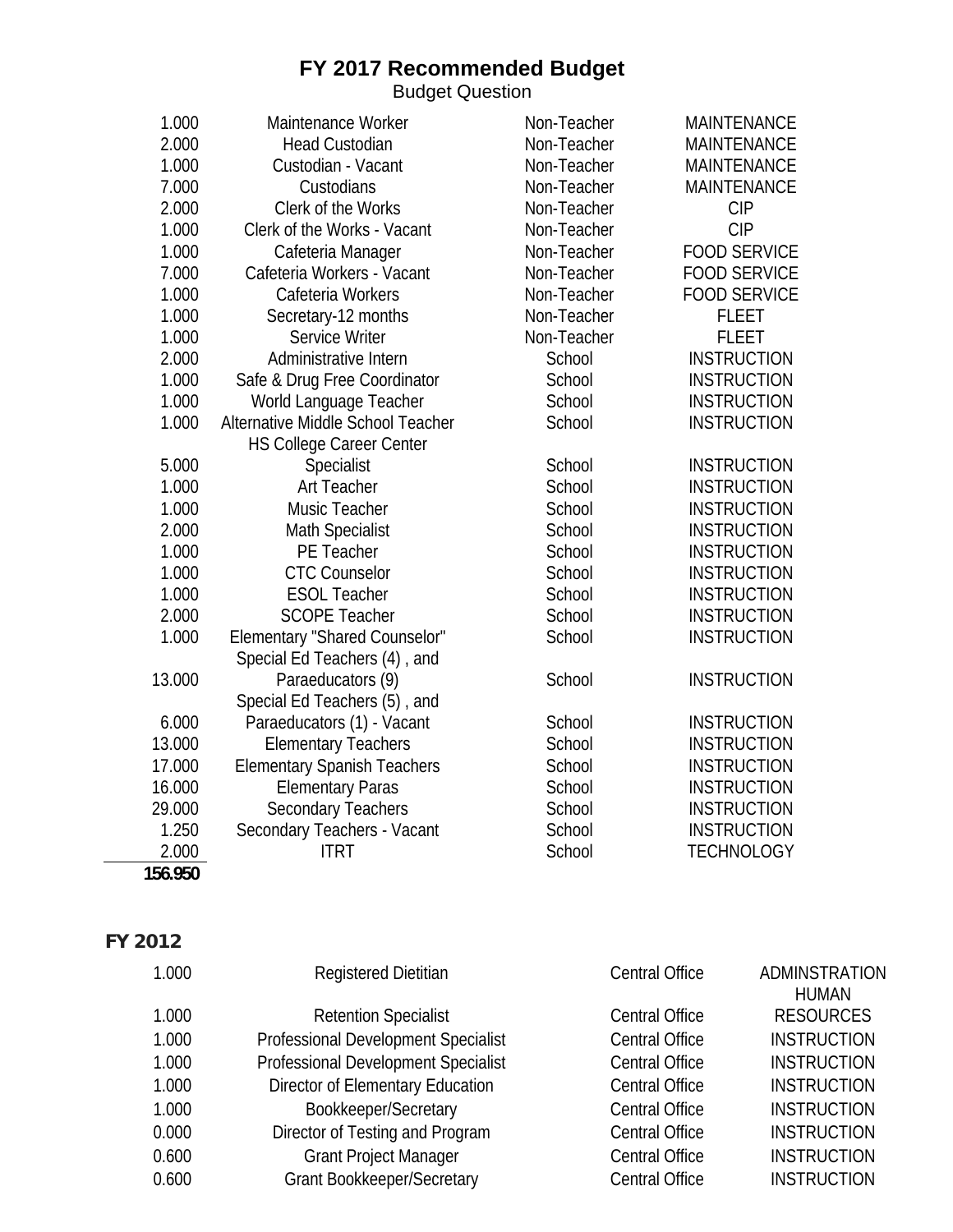Budget Question

| 1.000  | Supervisor of Maintenance                       | <b>Central Office</b> | <b>MAINTENANCE</b>  |
|--------|-------------------------------------------------|-----------------------|---------------------|
| 0.000  | Supervisor of English/Language Arts/Reading     | <b>Central Office</b> | <b>INSTRUCTION</b>  |
| 2.000  | Cafeteria Workers                               | Non-Teacher           | <b>FOOD SERVICE</b> |
| 5.000  | Cafeteria Workers - Vacant                      | Non-Teacher           | <b>FOOD SERVICE</b> |
| 1.000  | Vacant Café Manager                             | Non-Teacher           | <b>FOOD SERVICE</b> |
| 2.000  | <b>Head Custodians</b>                          | Non-Teacher           | <b>MAINTENANCE</b>  |
| 1.000  | <b>Coordinator of Custodians</b>                | Non-Teacher           | <b>MAINTENANCE</b>  |
| 1.533  | Vacant Custodian and Vacant Half Time Custodian | Non-Teacher           | <b>MAINTENANCE</b>  |
| 1.000  | Vacant custodian                                | Non-Teacher           | <b>MAINTENANCE</b>  |
| 3.000  | <b>Bus Drivers</b>                              | Non-Teacher           | Transportation      |
| 1.000  | <b>Dispatcher</b>                               | Non-Teacher           | Transportation      |
| 15.000 | <b>Elementary Teachers</b>                      | School                | <b>INSTRUCTION</b>  |
| 14.000 | <b>Secondary Teachers</b>                       | School                | <b>INSTRUCTION</b>  |
| 54.733 |                                                 |                       |                     |

#### **FY 2013**

| 1.000  | Field Service Manager - vacant                           | <b>Central Office</b> | <b>Food Service</b> |
|--------|----------------------------------------------------------|-----------------------|---------------------|
| 1.000  | Program Assistant II - vacant                            | <b>Central Office</b> | Instruction         |
| 1.000  | Assistant Superintendent of Technology                   | <b>Central Office</b> | Technology          |
| 1.000  | Network Engineer III                                     | <b>Central Office</b> | Technology          |
| 1.000  | Network Engineer III                                     | <b>Central Office</b> | Technology          |
| 1.000  | Information Systems Programmer Analyst III               | <b>Central Office</b> | Technology          |
| 1.000  | Assistant Superintendent of Administration               | <b>Central Office</b> | Administration      |
| 1.000  | Director of Testing                                      | <b>Central Office</b> | Instruction         |
| 1.000  | Coordinator of World Languages and ESOL                  | <b>Central Office</b> | Instruction         |
| 1.000  | <b>Coordinator of Elementary Science</b>                 | <b>Central Office</b> | Instruction         |
|        | Eliminate 3.0 Custodians (2 vacant 1 retirement) and 1.0 |                       |                     |
| 4.000  | Head Custodian (Vacant)                                  | <b>Central Office</b> | Maintenance         |
| 2.000  | Program Assistant II                                     | <b>Central Office</b> | Instruction         |
| 1.000  | <b>Energy Manager</b>                                    | <b>Central Office</b> | Maintenance         |
| 1.000  | Math Specialist (Title II - Retirement)                  | <b>Central Office</b> | Instruction         |
| 1.0666 | 2 half time custodians                                   | Non-Teacher           | Maintenance         |
| 0.500  | Teacher                                                  | School                | Instruction         |
| 1.000  | PE Para                                                  | School                | Instruction         |
| 1.000  | Library Para                                             | School                | Instruction         |
| 1.000  | 5 hour Café Worker - vacant                              | School                | <b>Food Service</b> |
| 22.567 |                                                          |                       |                     |

| 2.000 | Educational Interpreter | School | Instruction |
|-------|-------------------------|--------|-------------|
| 1.000 | Title 1 Teacher         | School | Instruction |
| 1.000 | <b>Paraeducator</b>     | School | Instruction |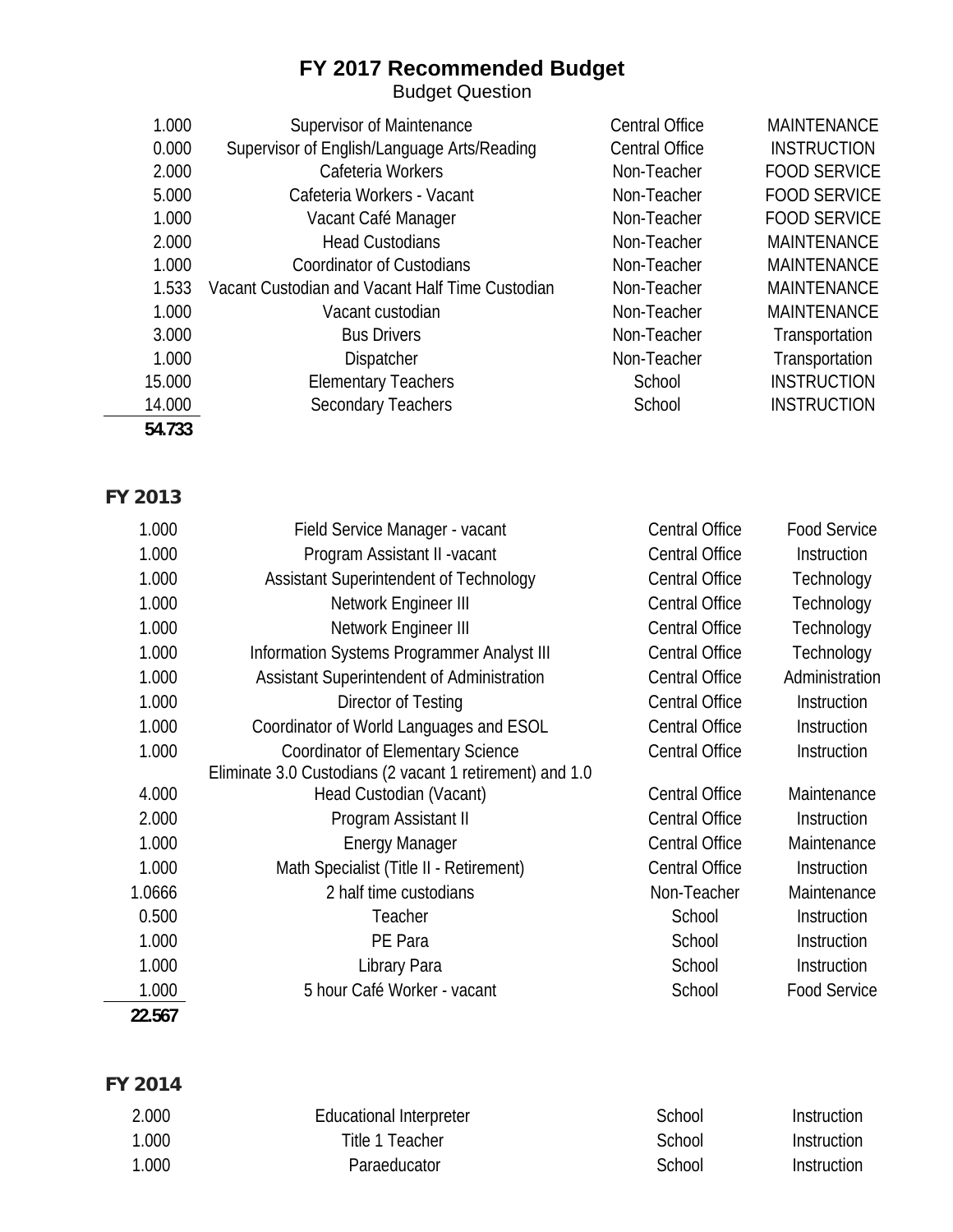#### **FY 2017 Recommended Budget**  Budget Question

|        |                                                                 |                       | Technology/Public          |
|--------|-----------------------------------------------------------------|-----------------------|----------------------------|
| 1.000  | Eliminate Administrative Assistant of Technology                | <b>Central Office</b> | Information                |
| 3.000  | 6 hour café workers                                             | <b>Food Service</b>   | <b>Food Service</b>        |
| 1.000  | Café manager                                                    | <b>Food Service</b>   | <b>Food Service</b>        |
| 1.000  | 5 hour café worker                                              | <b>Food Service</b>   | <b>Food Service</b>        |
| 0.500  | Eliminate Part Time Social Worker                               | <b>Central Office</b> | Instruction                |
| 1.000  | <b>Curriculum &amp; Instruction Specialist (Math)</b>           | <b>Central Office</b> | Instruction                |
| 1.000  | <b>Coordinator of Library Services</b>                          | <b>Central Office</b> | Instruction                |
| 1.000  | Curriculum & Instruction Specialist (Reading/English)           | <b>Central Office</b> | Instruction                |
| 1.000  | <b>Curriculum &amp; Instruction Specialist (Math)</b>           | <b>Central Office</b> | Instruction                |
| 1.000  | <b>Building Administrator</b>                                   | School - JJW          | Instruction                |
| 1.000  | Curriculum & Instruction Specialist (Reading/English)           | <b>Central Office</b> | Instruction                |
| 1.000  | Director of Career & Technical Education                        | School - CTC          | Instruction                |
| 1.000  | <b>Curriculum &amp; Instruction Specialist (Social Studies)</b> | <b>Central Office</b> | Instruction                |
| 1.000  | Coordinator of Gifted Program                                   | <b>Central Office</b> | Instruction                |
| 1.000  | <b>Curriculum &amp; Instruction Specialist (Science)</b>        | <b>Central Office</b> | Instruction                |
| 1.000  | <b>HeadStart Office Paraeducator</b>                            | School - JJW          | Instruction                |
| 1.000  | Bookkeeper/Secretary - JJW                                      | School - JJW          | Instruction                |
| 1.000  | Network Engineer                                                | <b>Central Office</b> | Technology                 |
| 1.000  | Supervisor of Information Systems                               | <b>Central Office</b> | Technology<br>Attendance & |
| 2.100  | O/Ts                                                            | Schools               | Health<br>Attendance &     |
| 0.800  | P/Ts                                                            | Schools               | Health                     |
| 1.000  | Psychologist Intern                                             | <b>Central Office</b> | Attendance &<br>Health     |
| 3.000  | <b>Eliminate Title I Teachers</b>                               | School                | Instruction                |
| 2.000  | <b>Vision Teachers</b>                                          | School                | Instruction                |
| 1.000  | <b>ITRT</b>                                                     | School                | Technology                 |
| 1.000  | <b>Head Start Teacher</b>                                       | School                | Instruction                |
| 35.400 |                                                                 |                       |                            |
|        |                                                                 |                       |                            |
|        |                                                                 |                       |                            |

| 2.000  | <b>Fast Forward Para</b>                                       | School  | Instruction |
|--------|----------------------------------------------------------------|---------|-------------|
| 1.000  | Eliminate RJDC teacher position                                | School  | Instruction |
|        |                                                                | Central |             |
| 2.000  | 2 ITA (Instructional Technology Assistants)                    | Office  | Technology  |
| 2.000  | <b>Instructional Paras</b>                                     | School  | Instruction |
|        |                                                                | Food    | Food        |
| 3.000  | Eliminate café manager, 5 hour café worker, 6 hour café worker | Service | Service     |
| 10.000 |                                                                |         |             |